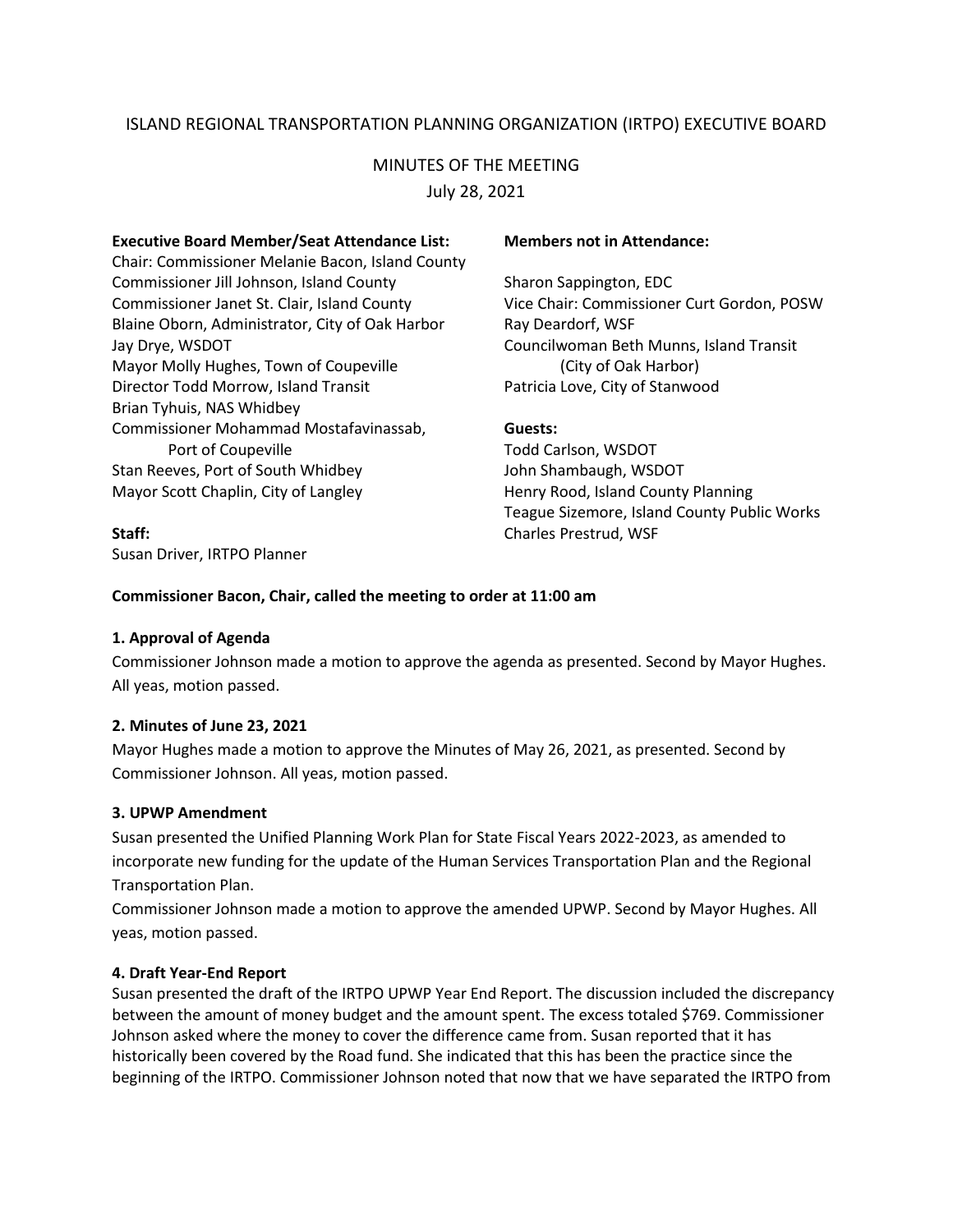the County Road Fund, we no longer have that option. The Road Fund can't cover a separate entity without an act of the Board of County Commissioners.

Commissioner Johnson asked if there are other ways to recover those funds. Susan indicated that each biennium, WSDOT has a process to reallocate funds that some RTPOs and MPOs don't spend to others that have shortages. They could have applied for additional funds earlier, but did not know they would be over-budget until the year-end figures were finally tallied. IRTPO could petition for some of those funds, if there are any remaining.

After more discussion, Commissioner Johnson made a motion to bring the request to cover the overage to the Board of County Commissioners. Second by Mayor Hughes. All yeas, motion passed.

## **5. Data Collection & Analysis Priorities**

Susan explained the list of this year's priority data collection & analysis projects as identified by the TAC. John Shambaugh, of WSDOT NW Region, and Susan have been working on a work plan to provide a high level look at the entire corridor from Terry's Corner to I-5. This will be a collaborative project, not a project funded by the IRTPO. John and Todd Carlson talked about their role in coordinating with Stanwood, Snohomish County, and Island County on SR 532 studies. Fehr & Peers, the IRTPO's consultant will be asked to collect and analyze data on small portions of the corridor, primarily related to the Camano Gateway.

Fehr & Peers is also working on the Whidbey Island freight traffic analysis, and will be continuing to work on other focus areas over the two-year life of the contract.

### **6. Electric Vehicle Infrastructure Grant**

Susan shared with the Board that several of the members have chosen to pursue grant funding to install electric charging station infrastructure. She and others have met with some of the charging station purveyors and found that ChargePoint stands out at the top of the list. ChargePoint has staff assigned to helping customers apply for state and federal grants for infrastructure. The group has talked about applying for the Zero Emissions Vehicle Infrastructure grant through WSDOT. The legislature has funded the program as of July 1, but the application materials are not yet available. Members on Whidbey Island would apply for this funding as part of a tourism corridor. The Cascade Loop Association's recent designation as a National Scenic Byway puts the Whidbey Scenic Isle Way (as a portion of the Cascade Loop) in the position to apply for funding.

Commissioner Bacon asked Susan to put this item high on the list of projects for her replacement.

# **7. Regional Priority List Discussion**

This was a general discussion requested by Commissioner Johnson. Because the IRTPO's regional project list only includes funded projects, she encourages the IRTPO come up with some regional priority projects that may not be funded or on any other list, but are high priority to the Island Region. For instance, she mentioned stalled projects or projects that are only partially funded, such as SR 20: Race to Welcher. She also suggested that there may be other projects that are important to the region such as barricades at Deception Pass Bridge, the proposed roundabout at East Camano and Arrowhead Roads, or intersection improvements in Freeland at Bush Point. Projects that could use a political push to get the attention of the legislature and get funding.